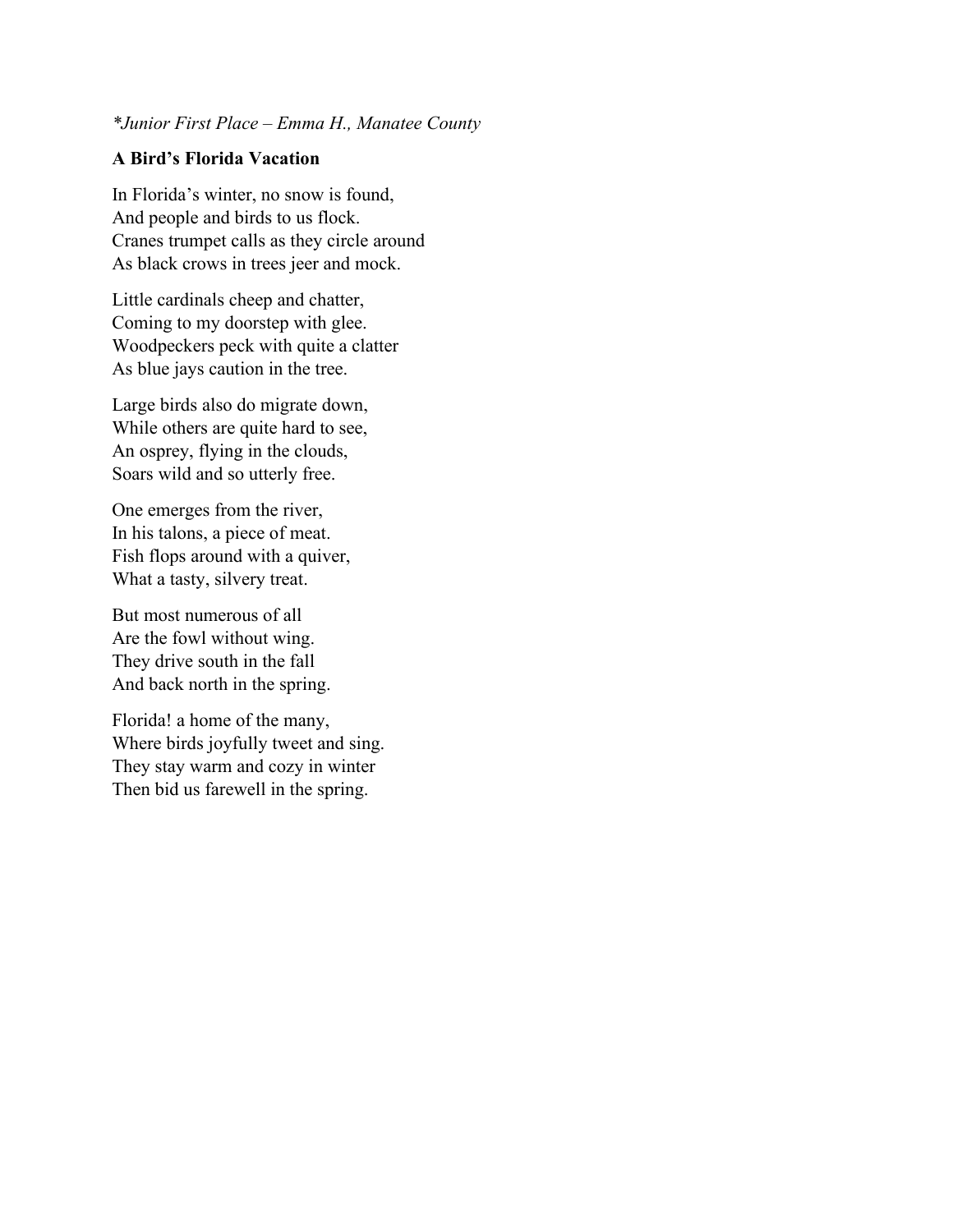### *\*Junior Second Place – Margaret T., Pinellas County*

### **Mangrove Wonderland**

Mangroves, mangroves, oh how they grow. There are many types you can get to know. There's black and red and even white. The mighty branches are a beautiful sight.

The roots are strong and deep, They reach down where the waters seep. And deep the water may go but it likely will not show.

They protect us from the frightening winds with the strength of their long limbs. They protect their wildlife from within, everything from crab to fin.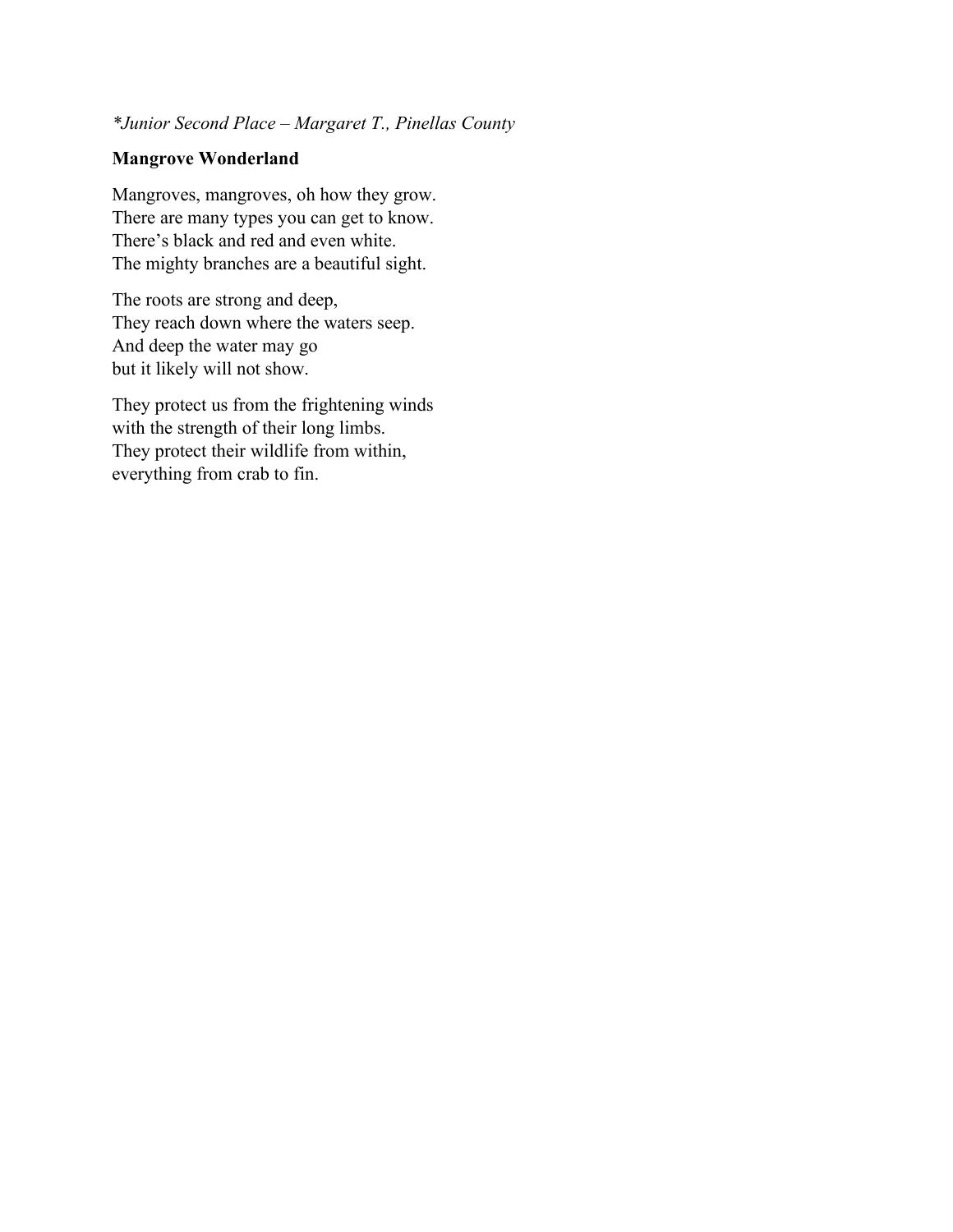*\*Junior Third Place – Amelia Z., Hillsborough County*

## **The Boring Beetle**

Boring beetle in the pine. Making tunnels, oh so fine. Signaling friends, come and dine. Fungus, expedites decline. Oh, so long, farewell old pine. Ambrosia or turpentine? Beetle is a southern pine!